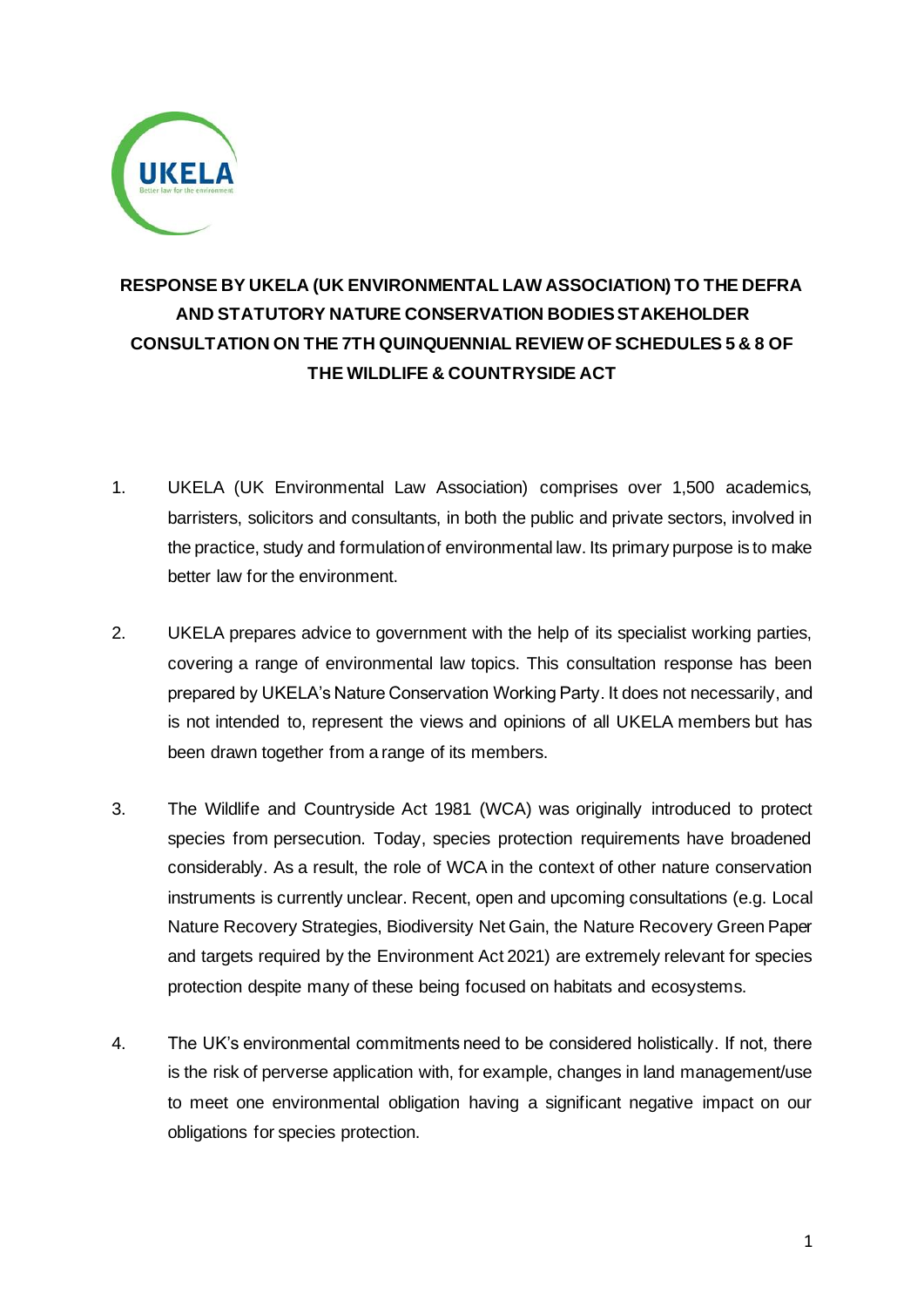### **Question 1**: **Do you agree with the eligibility criteria defined for the 7th Quinquennial Review (QQR7) for adding species to Schedules 5 and 8 of the Wildlife and Countryside Act 1981?**

- 5. The Eligibility Criteria defined for QQR7 are not appropriate. These criteria have been restricted to those species facing 'imminent threat of extinction' in Great Britain (using the IUCN Red List Criteria at Regional and National Levels), i.e. those where active conservation interventions will be required to secure a future.
- 6. The Red List assessment does not provide a comprehensive assessment of existing threats to a species conservation status. The IUCN<sup>1</sup> state that assessment of extinction risk and setting conservation priorities are two related but different processes, with the assessment of extinction risk, including through the assignment of IUCN Red List Categories generally preceding the setting of priorities.
- 7. The purpose of the Red List categorisation is to produce a relative estimate of the likelihood of extinction. Setting conservation priorities, on the other hand, which normally includes the assessment of extinction risk, takes into account other factors including any required conservation actions. The assessment of extinction risk therefore should not be the only factor taken into consideration in adopting a framework for species protection measures.
- 8. The IUCN and the Intergovernmental Science-Policy Platform on Biodiversity and Ecosystem Services (IPBES) identifies species as threatened if categorised as Critically Endangered (CR), Endangered (EN) or Vulnerable (VU). The further category of Near Threatened (NT) lists those that are likely to become threatened in the near future and which should be kept under urgent review. There is no known precedent for splitting the threatened grouping in the way proposed. It is also contrary to the Government's 25 Year Environment Plan<sup>2</sup> which states that action will be taken to '*recover threatened, iconic or economically important species*'. The high risk approach adopted for QQR7, therefore, requires explanation and explicit justification.
- 9. Protection of a species when it is CR or EN is likely to be too late for many species and intervention to support a species recovery should be made much earlier if it is to

<sup>1</sup> *IUCN Red List Categories and Criteria: Version 3.1.* <https://portals.iucn.org/library/node/10315> <sup>2</sup> A Green Future: Our 25 Year Plan to Improve the Environment <https://www.gov.uk/government/publications/25-year-environment-plan>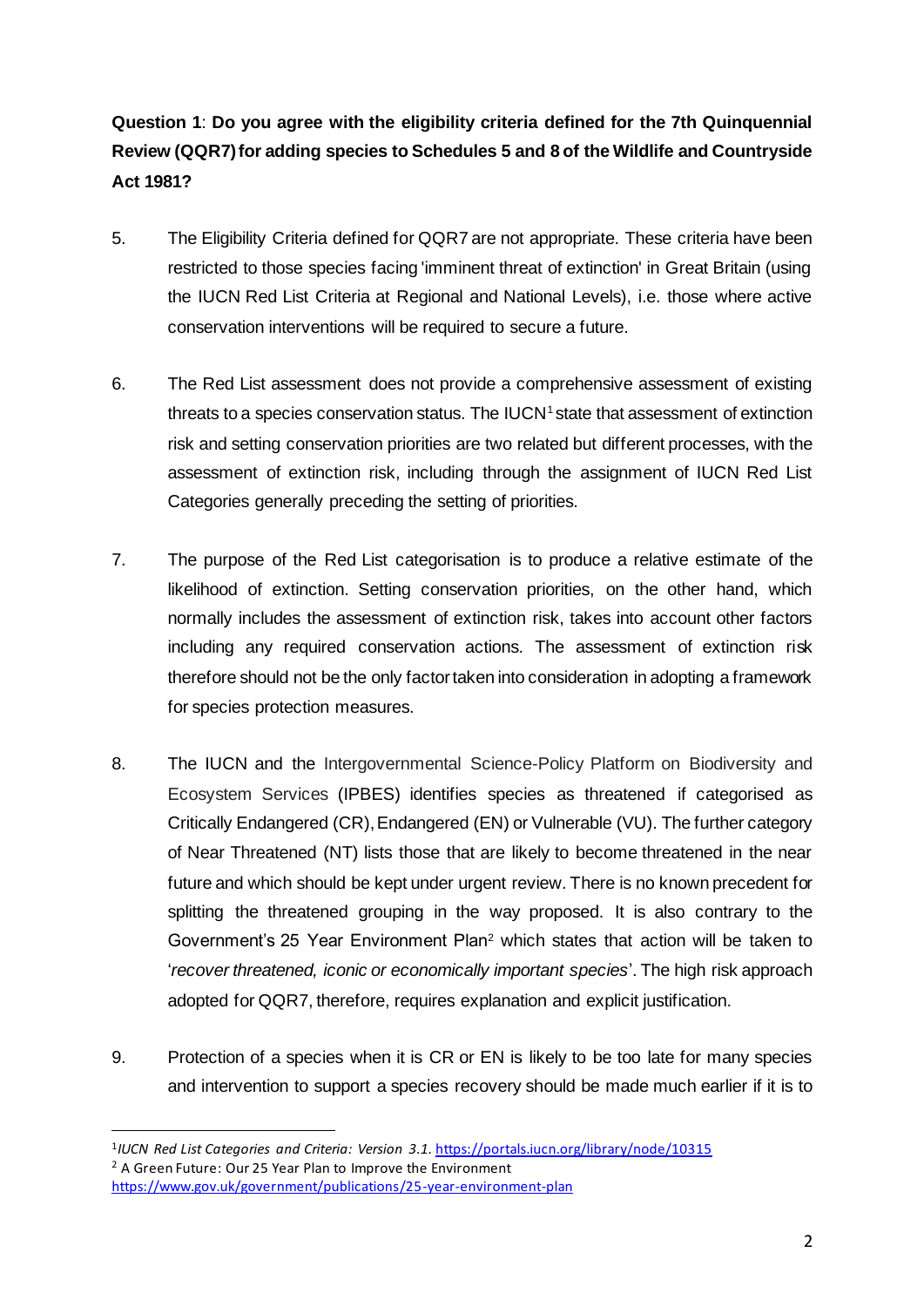be effective. Providing protection for species considered to be VU or NT will prove beneficial in the longer term, as early conservation action is more likely to be successful and cost effective. Such protections can aid improvements in conservation status and prevent possible extinction, thereby helping the UK to meet its domestic and international commitments to halt biodiversity loss. Also of concern is the exclusion of any species classified as Data Deficient (DD). A lack of data cannot be equated with the absence of any need for protection; some of these poorly known species may be those at greatest risk.

- 10. The wording in QQR7 is not clear on how species for which the UK has International Obligations will be considered. As proposed by the 2015 Law Commission<sup>3</sup> review of wildlife law, using the UK's international commitments as a basis for the species listings is a sensible approach. However, for QQR7 a very limited selection of these international obligations and commitments has been applied. The eligibility criteria focus solely on the Bern Convention (appendix 1 and 2, with restrictions applied to species listed on appendix 3) and Bonn Convention (appendix 1 only considered). It is unclear why species listed on appendix 2 of Bonn convention have been excluded. These species are considered to have an unfavourable conservation status and are therefore likely to need protection.
- 11. The choice of international agreements ignores many of the UK's other commitments. Examples of which include the Convention on International Trade in Endangered Species of Wild Fauna and Flora (CITES), Convention on Wetlands of International Importance especially as waterfowl habitat (Ramsar), Convention for the Protection of the Marine Environment of the North-East Atlantic (OSPAR), Agreement on the Conservation of Small Cetaceans of the Baltic, North East Atlantic, Irish and North Seas (ASCOBANS) and Agreement on the Conservation of Populations of European Bats (EUROBATS). Many of these commitments provide appropriate regional assessments of conservation status, determining whether further protections are required to improve a species status. It is, therefore, unclear why the decision to ignore these other international obligations was taken. This is particularly relevant to CITES which controls the trade of protected species and is therefore obviously linked the requirements of the WCA.

<sup>&</sup>lt;sup>3</sup> The Law Commission Wildlife Law 1: Report (LAW COM No 362)[. https://s3-eu-west-](https://s3-eu-west-2.amazonaws.com/lawcom-prod-storage-11jsxou24uy7q/uploads/2015/11/lc362_wildlife_vol-1.pdf)[2.amazonaws.com/lawcom-prod-storage-11jsxou24uy7q/uploads/2015/11/lc362\\_wildlife\\_vol-1.pdf](https://s3-eu-west-2.amazonaws.com/lawcom-prod-storage-11jsxou24uy7q/uploads/2015/11/lc362_wildlife_vol-1.pdf)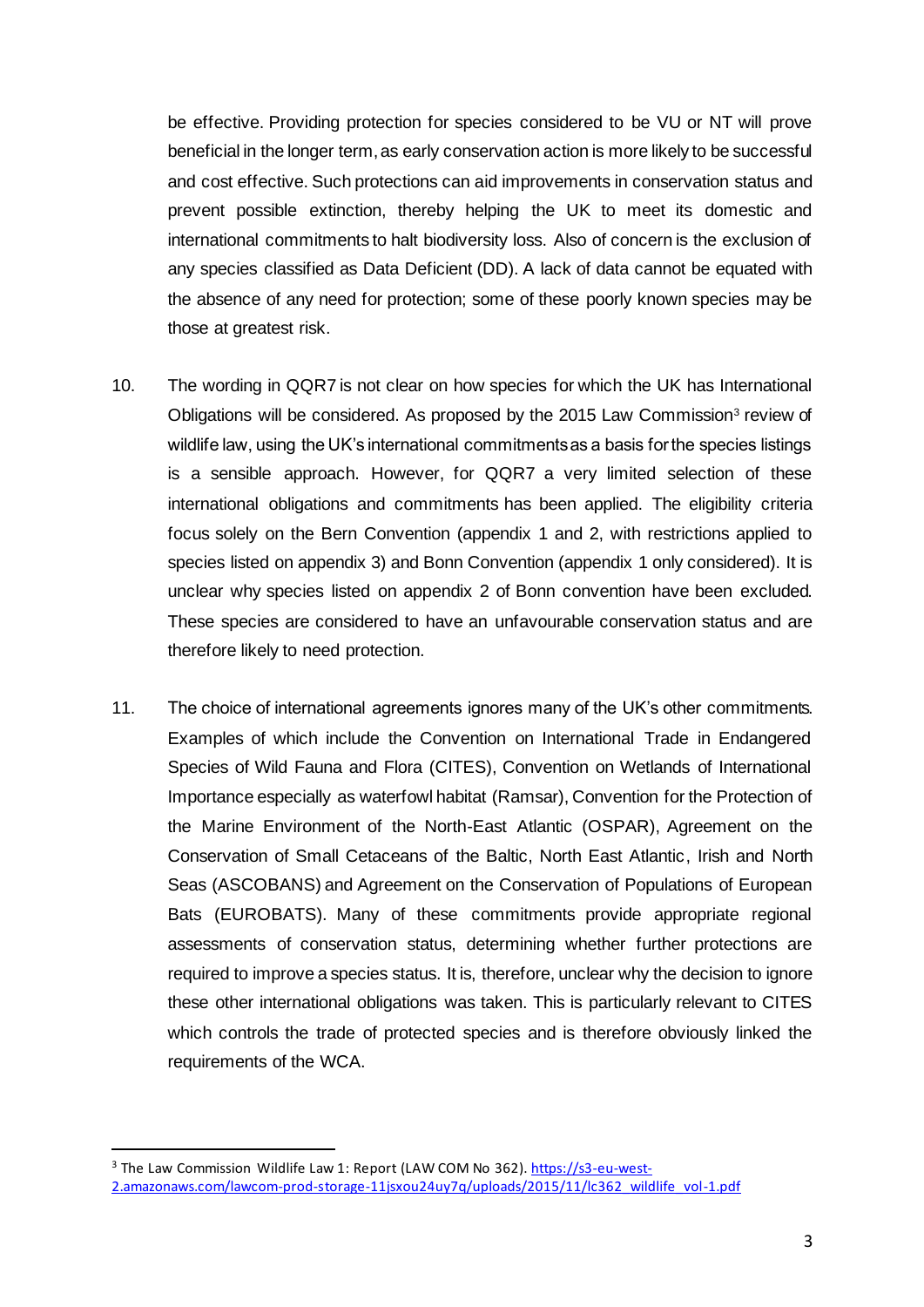12. Also of concern is the assumption that where other legislative measures are in place (e.g. through the Habitats Regulations, planning or fisheries management measures), listing on Schedule 5 or 8 is unnecessary. The lack of appropriate management under other legal regimes should not be a requirement in order for a species to be considered under the WCA. Whilst the desire not to replicate legislative protections is understandable, where international protection has been committed to, it would seem reasonable to expect those species to be listed for protection through the WCA. Many of the other measures are reviewed much more frequently than the WCA, which could result in protection being removed. As a minimum, reference to these alternative protections should be made explicit in the schedule listings to ensure that there is no loss of protection without good evidence.

### **Question 2: Do you agree with the decision criteria and the way they have been applied by the 7th Quinquennial Review (QQR7) for adding species to Schedules 5 and 8 of the Wildlife and Countryside Act 1981?**

- 13. The decision criteria defined for the QQR7 are not appropriate. In order for a species to be listed or retained on the schedules, not only must it be in imminent risk of extinction but also at risk of direct human pressures (if not categorised as Critically Endangered or a European Protected Species). As noted above, this approach creates a division amongst the Threatened species (i.e. those categorised as CR, EN or VU) which is unprecedented.
- 14. For any threatened species, all pressures are going to add to their level of endangerment to some extent, even if they are not the principal cause. For example, Spanish catchfly (*Silene otites*) has been rejected for inclusion because it does not meet the Decision Criteria. It is an Endangered plant species found at only a few sites in the Norfolk and Suffolk Brecks, with a very limited range and is extremely vulnerable to collection and damage. There is, therefore, the potential for the species to become extinct in the UK very rapidly. Similarly, 'Vulnerable' species such as the hedgehog (*Erinaceus europaeus)* have also been rejected for inclusion. The UK hedgehog population has been steadily declining over many decades, with evidence of widespread actions that would constitute offences under S9(1) killing and injury and (4) disturbance (e.g. hedgehogs being rescued after being injured by development). If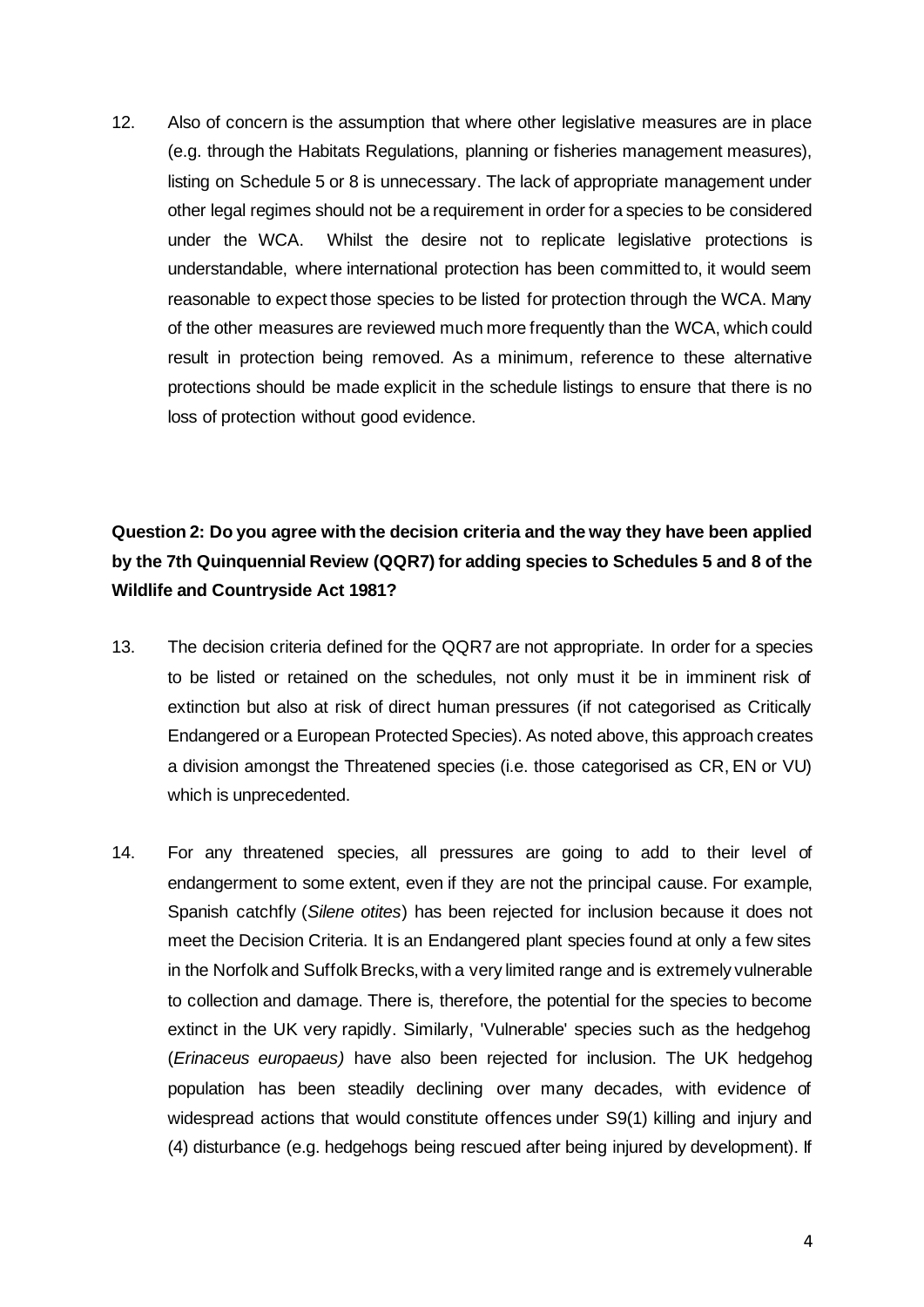the recorded decline continues, it will lead to the eventual extinction of the species in the UK.

- 15. The 2015 Law Commission review noted that a species listing should not be based solely on extinction risk. For example, protection of a particular species is required where it is an essential component of an ecosystem and exploitation may threaten the ecological balance of the ecosystem.
- 16. Interpretation of the decisions applied to species listings for Schedules 5 and 8 would have been aided by inclusion of additional information. The proposals to add, remove or regrade the legal protection of species has not been accompanied by any evaluation or justification for the decision made. As a minimum, the GB Red List assessment, the European assessment (derived from the biogeographic region Favourable Conservation Status assessment) and the IUCN global assessment where available for each species should have been provided. Without this information it is difficult to determine whether the criteria have been consistently applied across species to identify those to be added in comparison to those already listed. It would also have been useful to state the level of protection being provided for each species or group of species listed (i.e. full protection, killing and injury S.9[1], disturbance S.9[4A], and/or sale activities S.9[5]).

**Question 3: Do you agree with the use of the 'non-detriment' approach for retaining species on Schedules 5 and 8 of the Wildlife and Countryside Act 1981 when they do not meet the eligibility/decision criteria but when populations would be harmed if protection were removed?**

- 17. The term 'non-detriment' is not defined. Is this considered to be equivalent to CITES (Articles III and IV) 'non-detriment finding' definition that the action being licenced 'will not be detrimental to the survival of that species'?
- 18. Unless it can be evidenced that removal of the protections will not be detrimental to the conservation status of a species, the species should be retained on the Schedules. However, this approach must take a long term view. Safeguards need to be included for the immediate re-insertion of any species removed from the schedules where declines are subsequently recorded as a result of that removal.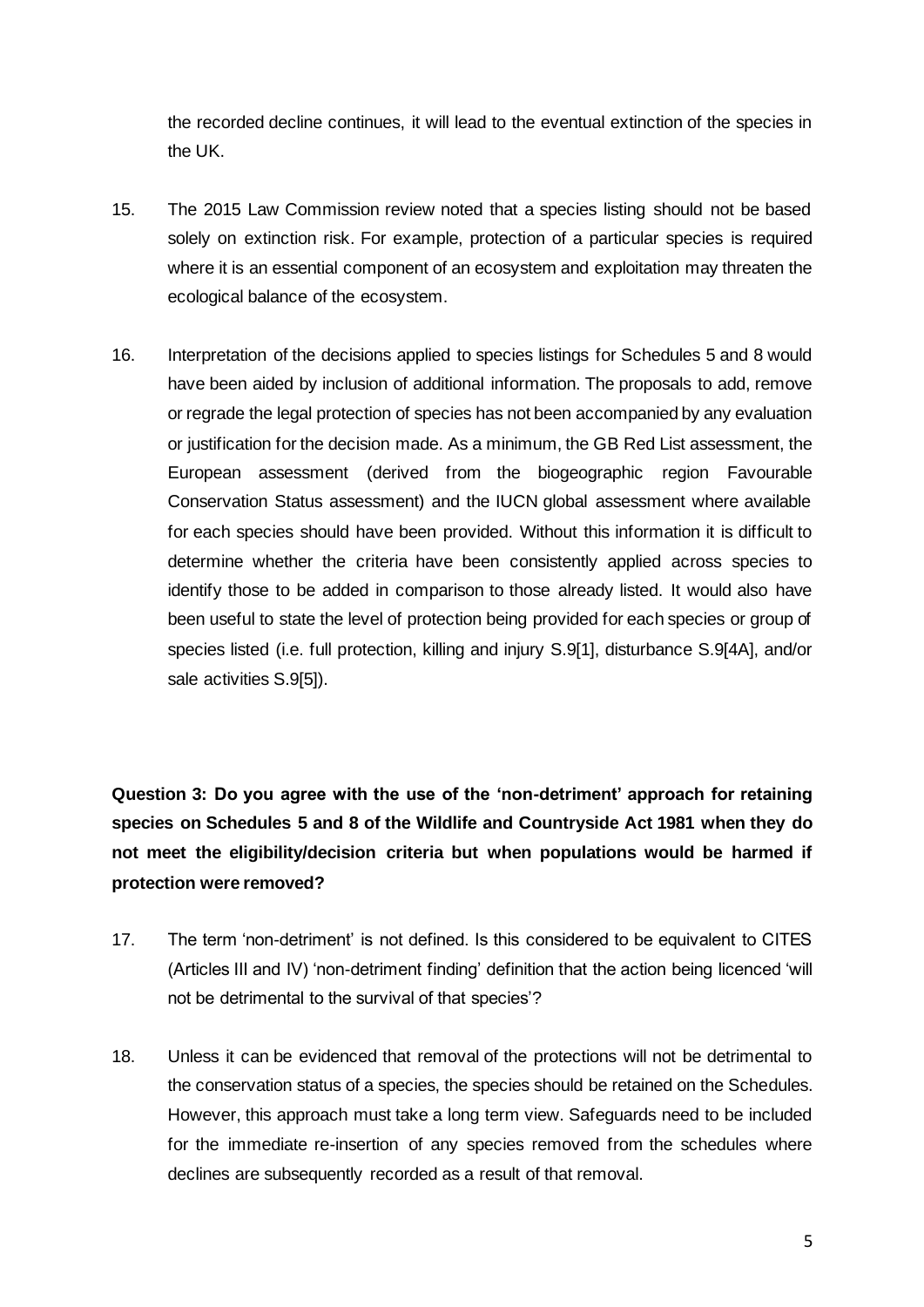**Question 4: Do you agree with the use of the precautionary approach for retaining species on Schedules 5 and 8 of the Wildlife and Countryside Act 1981 when they do not meet the eligibility/decision criteria?**

- 19. The use of the precautionary principle for retaining species on the schedules is appropriate. However, the term precautionary principle has not been defined within the context of the WCA. This is important because the term can be defined and interpreted in a multiplicity of ways.
- 20. Unless it can be evidenced that removal of the protections will not be detrimental to the conservation status of a species, the species should be retained on the Schedules. Removal implies that there are no conservation concerns for a species over the long term. Moreover, adopting a precautionary approach to environmental policy is now embodied in legislation and policy for Scotland and England through the European Union (Continuity) (Scotland) Act 2021 and the Environment Act 2021, respectively.

### **Question 5: Do you think that the special protection of species by listing on Schedules 5 and 8 of the Wildlife and Countryside Act could be part of a range of measures designed to reverse the biodiversity loss we are currently experiencing?**

- 21. Eligibility decisions for inclusion on WCA schedules have been based on IUCN Red Listings. Red Listing is a scientifically robust means of identifying the most threatened species (with the caveat that regional assessments need to be comprehensive in terms of species coverage and conducted regularly). However, protection under the Schedules is just one of the tools to help with the conservation of Red Listed species.
- 22. The UK has not met its international commitment under the Aichi targets and the Convention on Biological Diversity to halt biodiversity loss by 2020, and is amongst the most nature depleted countries in the world<sup>4</sup>. Conserving species has the potential to help prevent further loss of biodiversity, but only if the habitats of those listed species are also protected. Currently we are not currently meeting our international obligations for species protection. For example, the monitoring of conservation status for species

<sup>4</sup> Natural History Museum's Biodiversity Intactness Index [https://www.nhm.ac.uk/our](https://www.nhm.ac.uk/our-science/data/biodiversity-indicators/about-the-biodiversity-intactness-index.html)[science/data/biodiversity-indicators/about-the-biodiversity-intactness-index.html](https://www.nhm.ac.uk/our-science/data/biodiversity-indicators/about-the-biodiversity-intactness-index.html)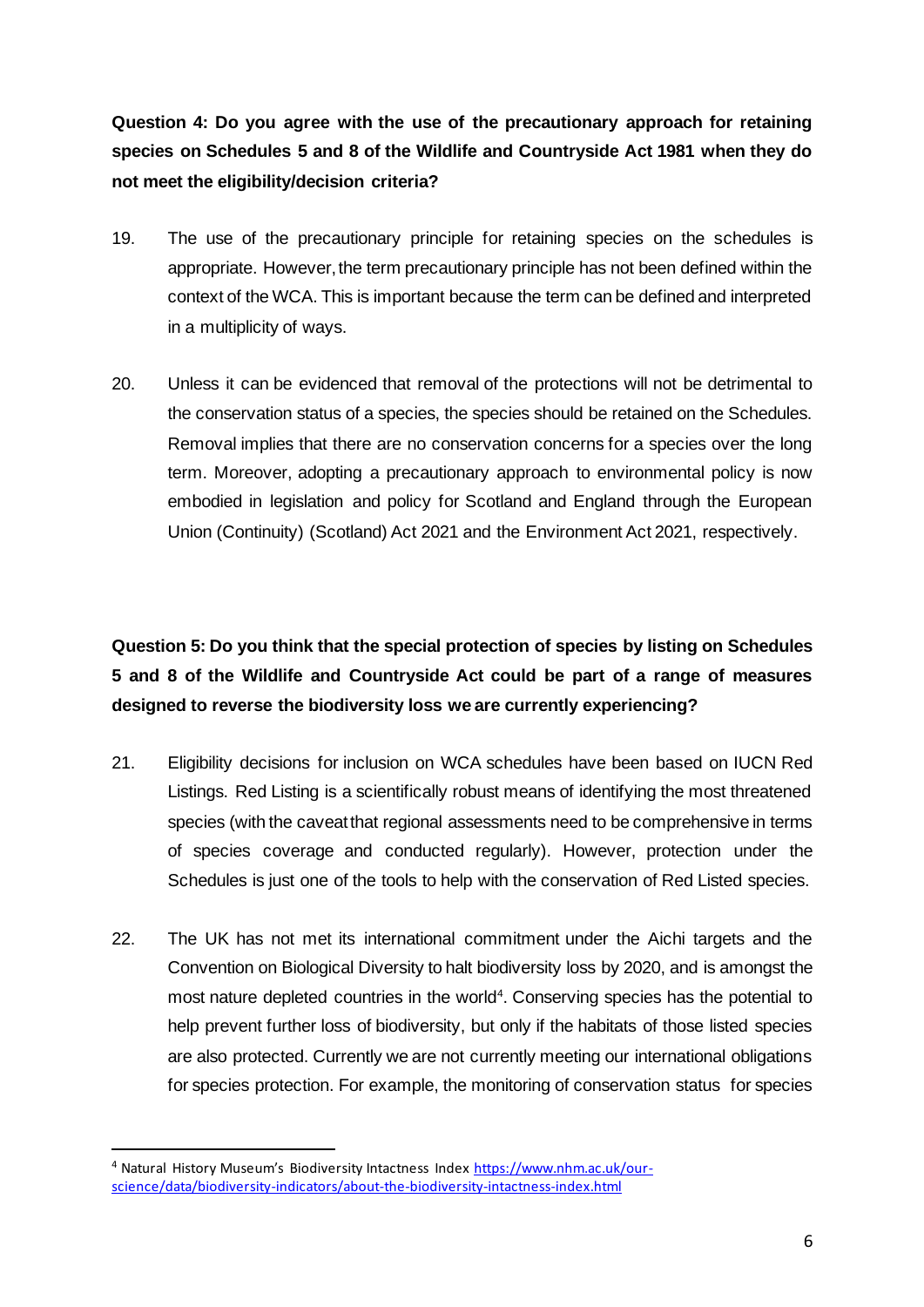of European importance indicates that the percentage in a favourable or improving conservation status continues to decline<sup>5</sup>.

- 23. Reversing biodiversity loss implies an increase in the number of species in the future. It is therefore unclear how listing a species for protection under the WCA can reverse this decline unless there is an active programme of habitat improvement and a reintroduction programme for extinct native species. It is also important to ensure that widespread species remain abundant and to tackle threats such as non-native invasive species that can impact diversity.
- 24. Use of the WCA as the sole instrument for nature conservation would be inappropriate, and it must form part of a wider framework of effective nature conservation laws. There are concerns that parts of the nature conservation framework could be at risk (e.g. through sections 111 and 112 of the Environment Act, which enable the granting a protected species licence in relation to development for 'reasons of overriding public interest', and powers to amend the Habitats Regulations respectively). The long term implications of these provisions are unclear, but do add to the increasing importance of ensuring that the WCA provides adequate protection to as many species as possible.

## **Question 6: Do you agree with the provisional recommendations to retain, add, regrade or remove the species listed in Appendix 2 on Schedules 5 or 8 of the Wildlife and Countryside Act?**

25. Because of the number of species listed and the lack of information with regard to either the Red List category or conservation status against which assessments were made, only certain consultation groups have been reviewed. Specialist groups should be approached to provide expert comment.

#### • Terrestrial mammals

The recommendations for water vole (*Arvicola amphibius)*, mountain hare (*Lepus timidus*), pine marten (*Martes martes*), hazel dormouse (*Muscardinus avellanarius*), red squirrel

<sup>&</sup>lt;sup>5</sup> UK Biodiversity Indicators 202[1 https://jncc.gov.uk/our-work/uk-biodiversity-indicators-2021/](https://jncc.gov.uk/our-work/uk-biodiversity-indicators-2021/)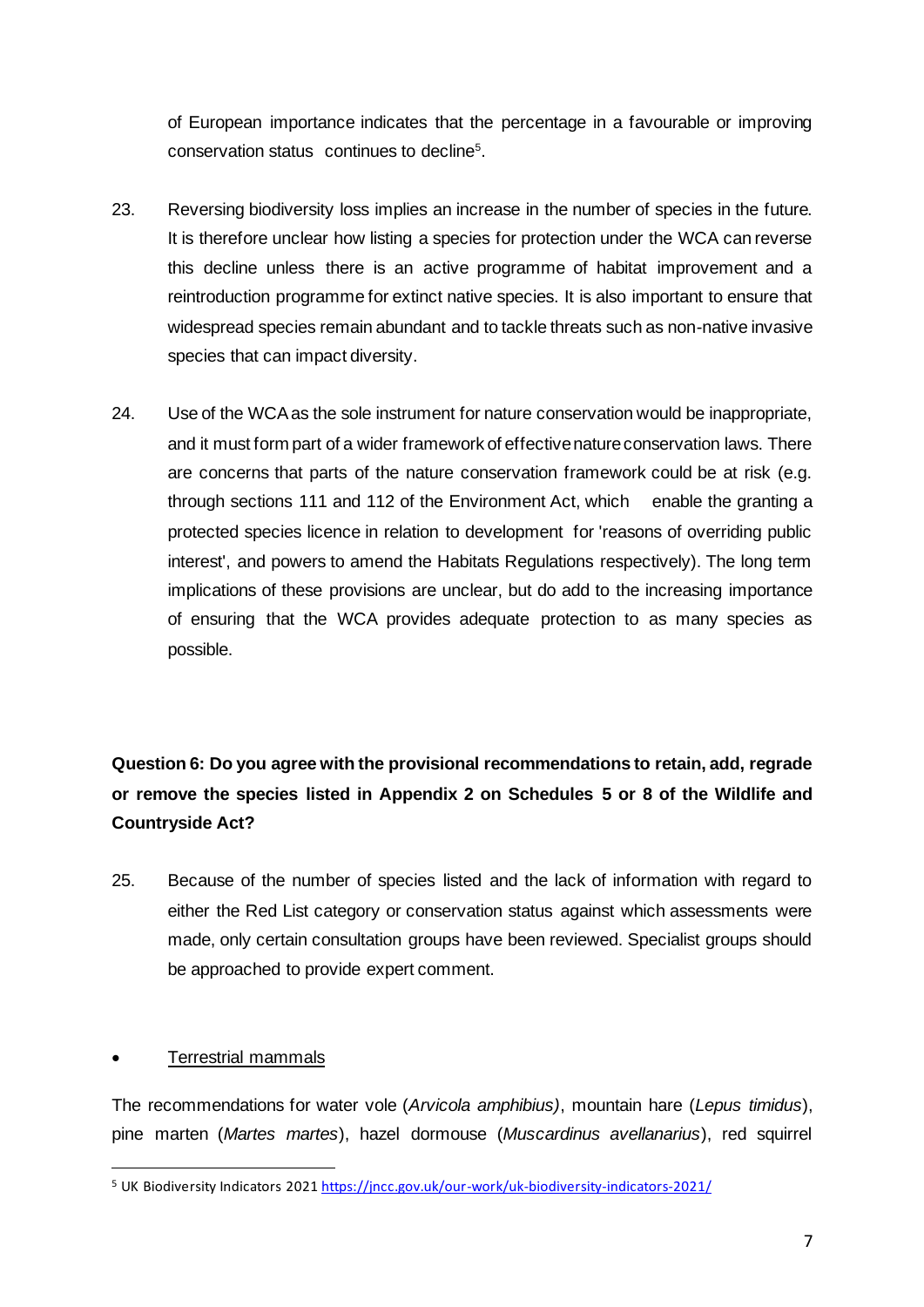(*Sciurus vulgaris* ) and all shrews appear to be appropriate. Wildcat (*Felis silvestris*), Eurasian beaver (*Castor fiber*) and otter (*Lutra lutra*) should be granted full protection under the WCA.

All bats are European Protected Species and should be afforded full protection. They are also likely to be affected by offences under S. 9(1) killing and injury and 9(4) disturbance.

Hedgehog (*Erinaceus europaeus*) should be listed. Although it is categorised as Vulnerable, there is considerable concern about long-term declines. There is also evidence of widespread actions that would be offences under S.9(1) and (4) (e.g. hedgehogs requiring rescue following injury during development and being trapped/taken in order to protect wading birds).

The Orkney vole (*Microtus arvalis orcadensis* ) should be added in Scotland only.

Harvest mouse (*Micromys minutus*) should be listed. Harvest mouse habitat is vulnerable to clearance as part of development, leading to a high likelihood that actions which are offences under S. 9(1) and (4) could occur. Harvest mice are considered Critically Endangered in Scotland and Vulnerable in Wales.

Polecat (*Mustela putorius*) meets both the Eligibility Criteria and Decision Criteria in Scotland and should therefore be included. The persecution of the polecat was the primary reason for its decline and near-extinction across Great Britain.

Wild boar (*Sus scrofa*) should be listed. The species is currently classed as Data Deficient, with extremely small and isolated populations as a result of reintroductions. The species faces a high likelihood of persecution due to a demand for their meat.

#### • Marine mammals

It is unclear why certain species of cetacean, most highly vagrant in UK waters, have been included specifically whilst others considered part of the UK's natural fauna are not. The term 'All cetaceans [Disturbance S.9(4A), Sale activities S.9(5)]' covers all vagrant species already. The UK has commitments to protect all cetaceans from injury and killing S.9(1), full protection should therefore be provided through WCA. All cetaceans occurring in UK waters are listed on Appendix 1 and 2 of the Bern Convention and/or are European Protected Species.

Of greatest concern is the lack of protection given to harbour porpoise (*Phocoena phocoena*) which is only protected in relation to sale activities S. 9(5) through WCA. The UK has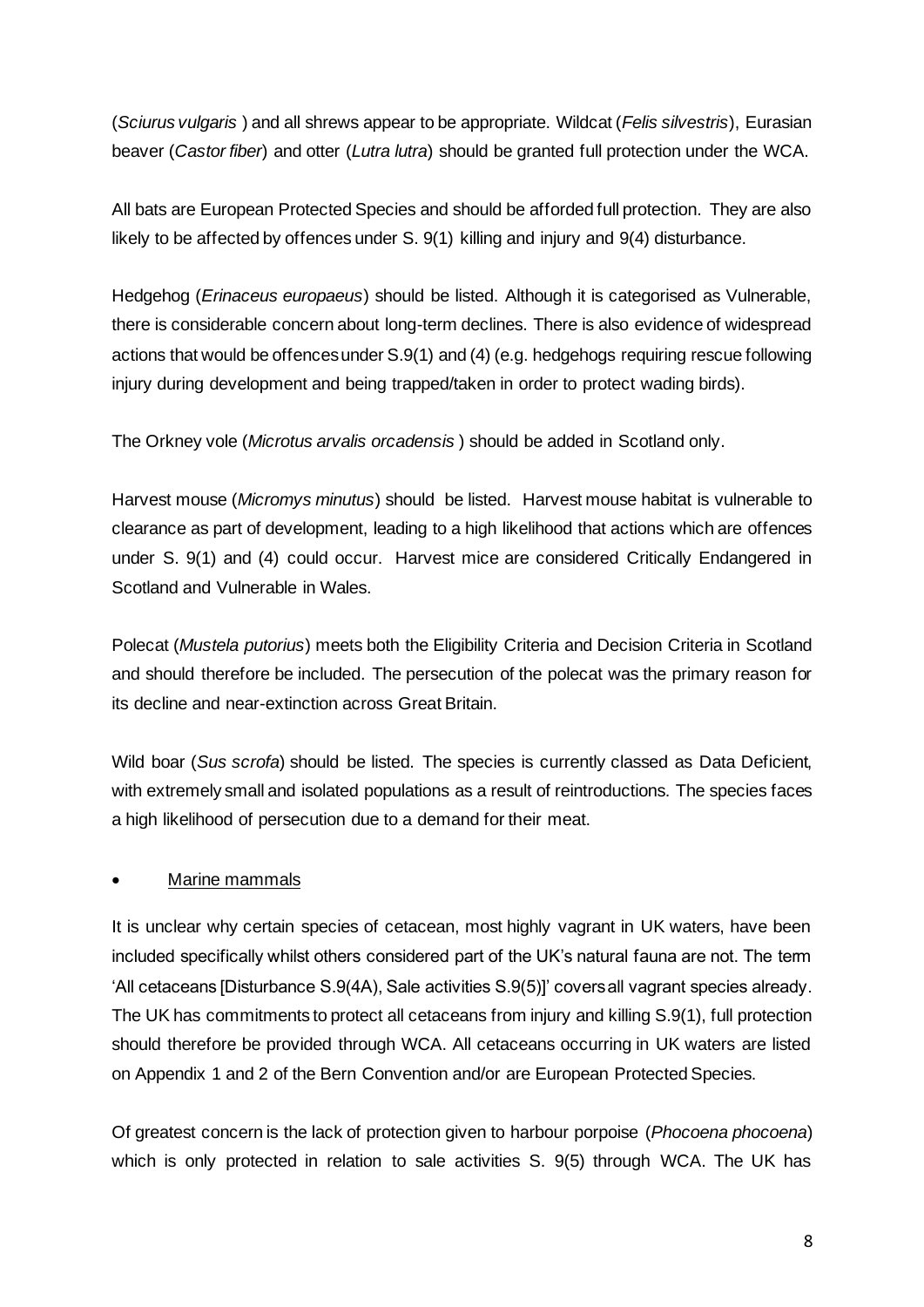commitments for the conservation of this species through OSPAR and ASCOBANS. As noted in Question 2, whilst protection from killing and injury S.9(1) and disturbance S.9(4) for harbour porpoise may be provided through other legislation, the linkages need to be alluded to within the WCA to ensure that there is no loss of protection without good evidence.

The addition of harbour seal (*Phoca vitulina*) and grey seal (*Halichoerus grypus*) to Schedule 5 is appropriate. However, it is unclear what level of protection is being provided. Inclusion of other seal species occasionally recorded in UK water as 'Vagrant seal species' as a group is a sensible approach. This comment assumes that the vagrant species are not being listed individually. It is again unclear what level of protection is being provided for these vagrant species.

It is unclear why walrus (*Odobenus rosmarus*) is the only marine mammal receiving full protection through the WCA. Whilst sightings of the species have been a little more frequent in recent years, the species is a vagrant and not considered part of the UK's natural fauna. The protection given the walrus has been justified through the species being listed on Appendix 2 of the Bern Convention. As already highlighted and for consistency, all regularly occurring marine mammals in UK waters should also receive the same level of full protection through the WCA as they are also listed on Appendix 2 of the Bern Convention and/or are European Protected Species.

• Fish

European eel (*Anguilla anguilla*) should be listed under the WCA. The species is considered to be critically endangered at the global level, with no European level assessment. The UK has international obligations to protect this species through OSPAR and Appendix II of the Bonn Convention. As noted in Question 2, whilst protection may be provided through other legislation, these are more easily altered to remove that protection.

The leafscale gulper shark (*Centrophorus squamosus*) should be listed under the WCA. The species is considered to be endangered at the global level, with no European level assessment. It is also listed as a threatened and declining species by OSPAR. Although target fisheries have cessed, there is no evidence for population improvements. As such, in 2020, ICES advised OSPAR that the species should remain on its threatened and declining species list.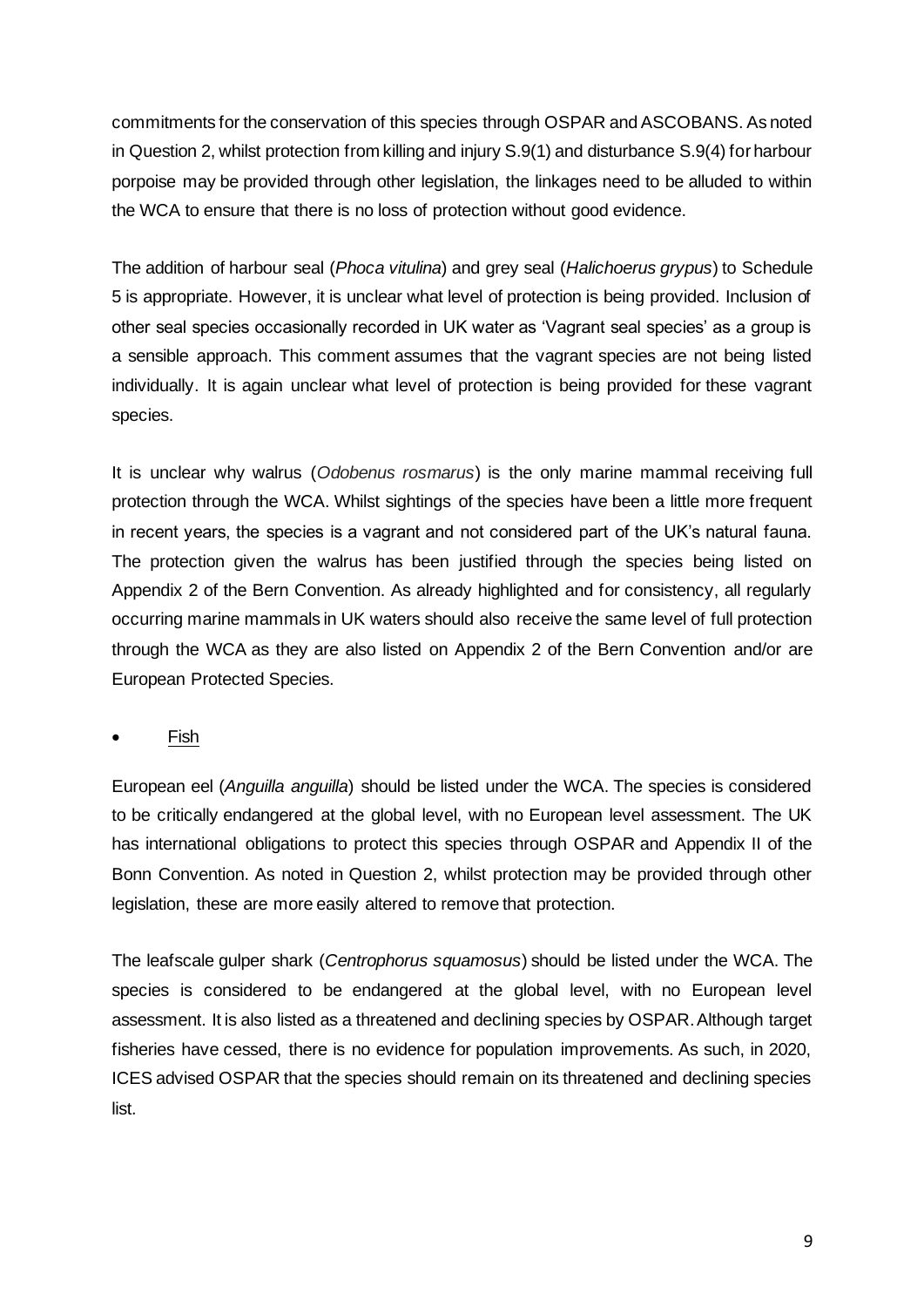Cod (*Gadus morhua*) should not be removed. The UK has international obligations to protect this species (e.g. OSPAR threatened and declining species) and it is considered vulnerable at the global level. Whilst significant fisheries measures have been put in place to improve the status of this commercially important species, it is far too soon to remove the species from the WCA. As noted in Question 2, whilst protection may be provided through other legislation, these are more easily altered to remove that protection.

Salmon (*Salmo salar*) should be listed under the WCA. The UK has international obligation to protect salmon through OSPAR and UN Convention for the Conservation of Salmon in the North Atlantic Ocean. Although it is recognised that the species is considered least concern globally, the 2019 Atlantic biogeographic regional assessment was unfavourable-bad. Scotland have also just launched a Wild Salmon Strategy<sup>6</sup>, recognising our international responsibilities for the future protection and conservation of the species.

The giant goby (*Gobius cobitis*) is being retained on the list despite no international obligation to protect and a global status of least concern. It is recognised, however, that there is little understanding of the status of the species in UK waters and that the precautionary principle was used to retain the species listing.

Spurdog (*Squalus acanthias)* should be listed under the WCA. The species is considered vulnerable at the global level, with no European level assessment. Spurdog is a prohibited species for commercial fishing in EU, UK, and Norwegian waters with the exception of bycatch within some approved avoidance programmes (UK/EU waters) and landing of dead bycatch (Norway). The UK has international obligations to protect this species through OSPAR and Appendix II of the Bonn Convention. In 2020, whilst recognising the improvements achieved through fisheries management, ICES advised OSPAR that the species should remain on its threatened and declining species list.

#### **Cnidarian**

Removal of protection for the Starlet sea anemone (*Nematostella vectensis*) which is considered a non-native species is appropriate.

<sup>6</sup> Scottish Wild Salmon Strategy 2022 (www.gov.scot)